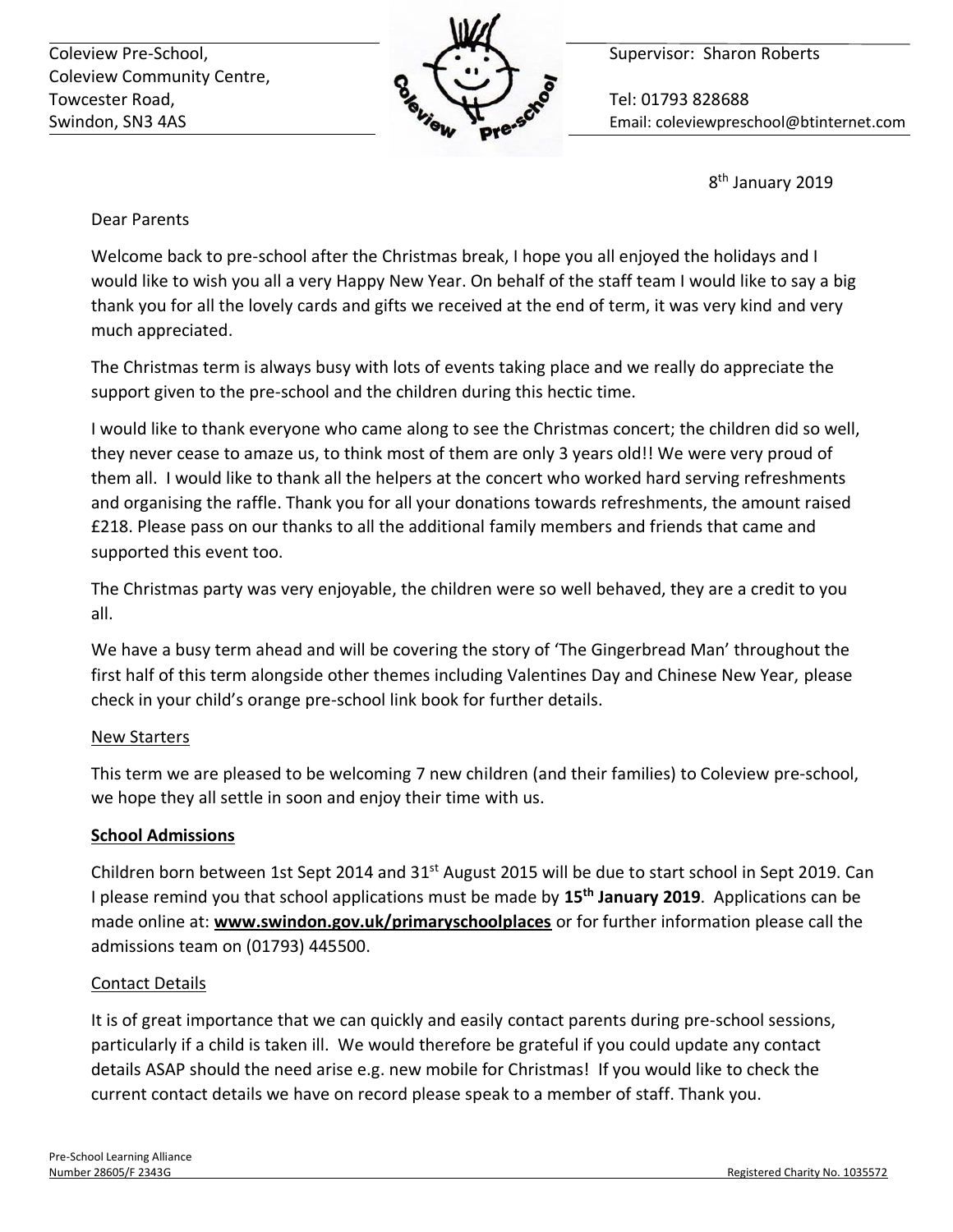## E-safety.

This Christmas many children will have received presents of toys containing sensors, microphones, data storage and other multi-media capabilities. These gadgets have the potential to put the privacy and safety of children at risk. The Local Safeguarding Children's Board have lots of advice and information about keeping your child safe online, they also have links to further information. To look at this please visit their website at: [www.swindonlscb.org.uk](http://www.swindonlscb.org.uk/) and look under the parents and carers tab for 'internet safety'.

#### Suitable Clothing

This term is when we have our worst weather so please make sure that you supply your child with a warm, waterproof jacket and suitable boots or shoes, preferably with fastenings that they can learn to manage themselves. The door to the outside play area remains open for most of the day (as is required by our statutory framework) and all children will go outside at some point during the day. Please, please, please make sure that all clothing and belongings are labelled clearly with your child's name. As you can imagine making sure every child has the correct items when you have several all the same can be difficult, especially at this time of year with all the additional hats, scarves, gloves etc. If we can find a name it really does help. Any items that are not labelled and not claimed will be put in the lost property box in the pre-school foyer. Thank you for your help in this matter.

#### Parents Information Evening.

We would like to hold a parents' information evening in the second half of this term. This would last for approximately one and half hours and would be a chance for us to share information with you regarding primarily Literacy and Phonics. Please return the attached slip so that we can gauge interest and what day and time of the week would suit most people best. I will send out further information once I have received these slips. Thank you.

## Sound of the week.

From Monday 14th January, we will be starting 'sound of the week' where we will have a small table with items beginning with the weekly sound and the children can bring in something from home that begins with that sound. The emphasis will be on 'Sound' rather than 'letter' and we will be using pure sounds (please speak to a member of staff if you are unsure of what this is); e.g. if the sound is 'ssssss' we would have objects such as '**s**nake', '**s**ock' and '**s**oap' rather than '**sh**oe' or '**sh**eep'. Children can bring in as many items a week as they want but please only one item per session, and remember to mark items with your child's name or initials. We will be covering the sounds in the order of most frequent use rather than alphabetically as follows:

## w/c 14/01/19 – '**s'**, w/c 21/01/19 – '**a'**, w/c 28/01/19 – '**t'**, w/c 04/02/19 – '**p'** w/c 11/02/19 – '**i'** & w/c 25/02/19 – '**n'**

## Home/Pre-school Link books.

These books belong to pre-school until your child leaves us and are a valuable part of your child's learning journey. Please ensure that your child's orange pre-school link book is present in your child's bag for every session they attend pre-school. Thank you.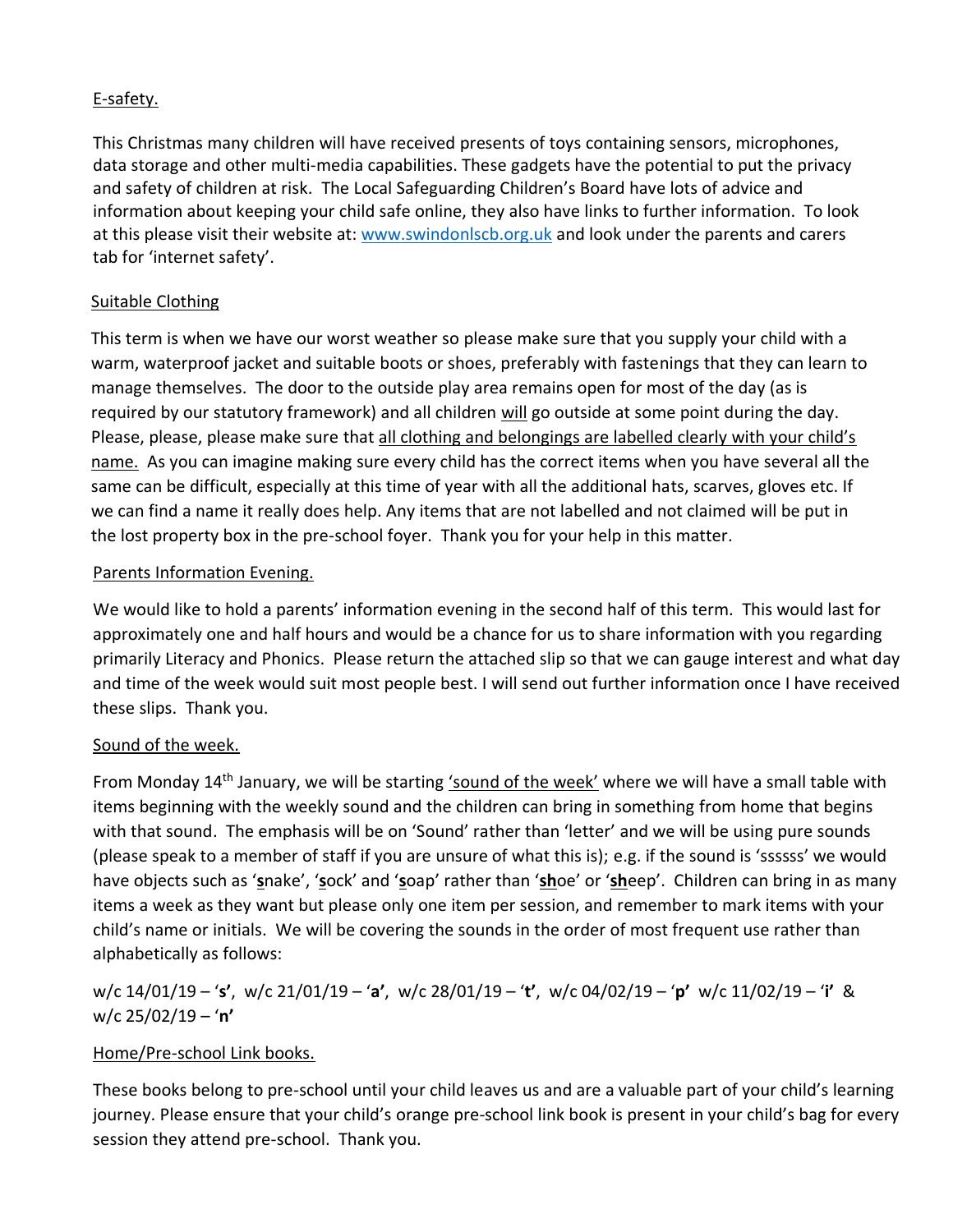#### Fund-Raising Committee News

I cannot stress enough how important the committee is to our existence as a pre-school. We are a registered charity (Charity No.1035572) and although we are in receipt of funding from the Local Education Authority (from the term after a child's  $3<sup>rd</sup>$  birthday and only for the sessions a child attends) this in no way covers all of our running costs. We therefore rely heavily on fund raising events, donations and fee payments to meet our additional costs, to purchase resources and equipment and to pay for the other events like the children's parties. We really do appreciate all the hard work that our Fund-Raising Team put in.

We are always looking for new members to join our committee as we lost a lot of our members when their children went on to school last summer. Why not come along to a meeting and see what you think, it is a good chance to be involved in your child's education and to make some new friends, it would be great if more parents could join. Give it a go, you have nothing to lose and everything to gain!

A big thank you to Jodie Bishop who organised the Christmas bauble and plate activity, which raised £318. The baubles and plates were lovely keepsakes which you will have to look back on for years to come. Thank you to all the parents and carers who supported this event.

Please check the notice board in the pre-school entrance and look out for flyers in your child's bag regarding forthcoming meetings, events and activities. Thank you.

Information is also available on 'FACEBOOK' please search: Coleview Pre-School Fundaising Group.

#### Half-Term

Pre-school will close on FRIDAY 15<sup>th</sup> FEBRUARY 2019 and re-open on MONDAY 25<sup>th</sup> FEBRUARY 2019.

Yours sincerely,

Sharon Roberts